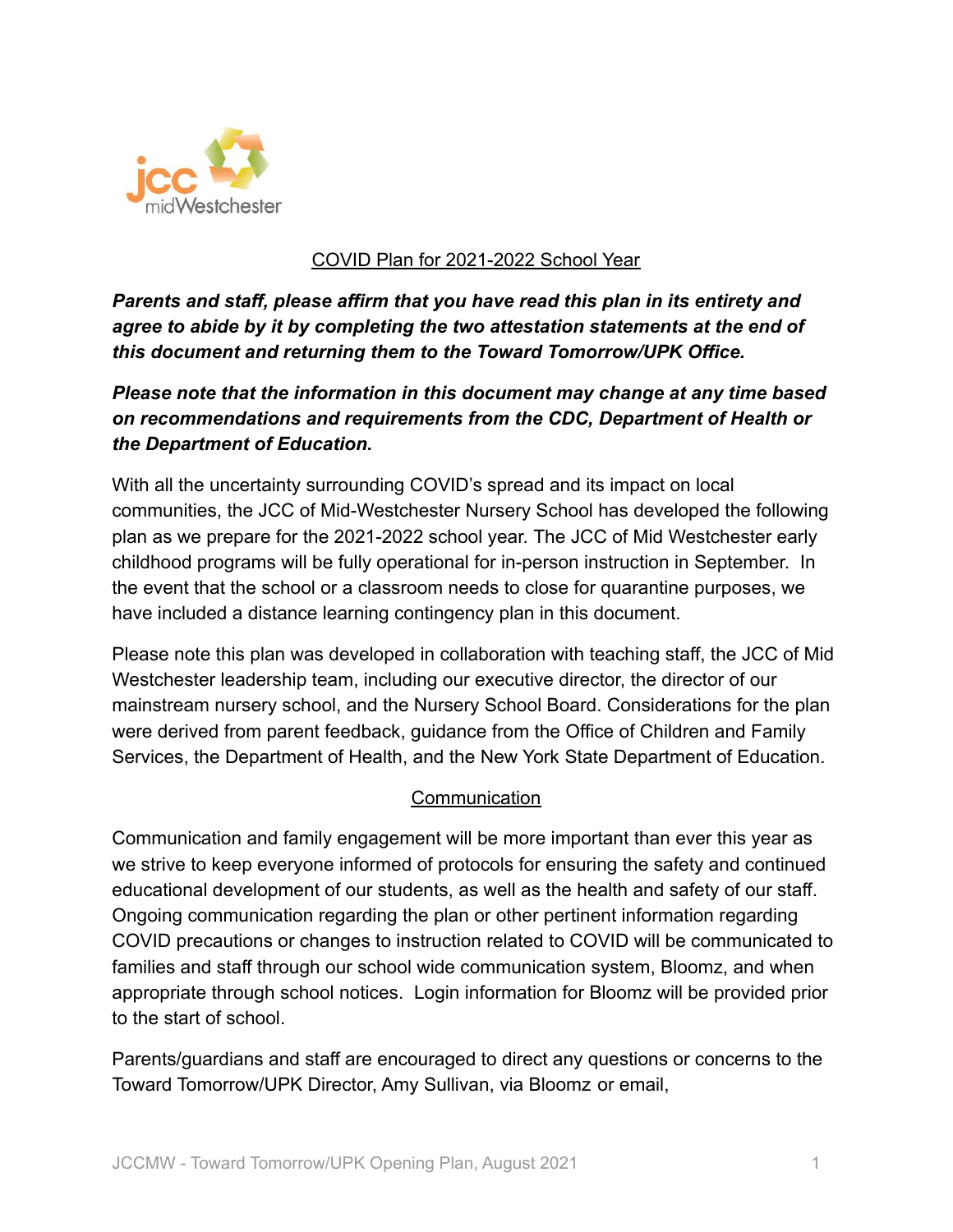Sullivana@jccmw.org. Parents/guardians may also call our office at any time (914)725-7300 x821.

## Health and Safety Protocols

The health and safety of the children and adults in our school is paramount. Health and safety considerations always come first in every decision made and every action taken by our school.

### *COVID Vaccination and Testing*

Staff are not required to be vaccinated. Unvaccinated staff are not required to undergo routine testing for COVID. However, we do require staff to inform us of their vaccination status. We strongly encourage all staff to get vaccinated and will assist any staff member who needs help obtaining a vaccination appointment.

### *Visitors*

Unfortunately, parents/guardians will not be permitted to enter the school until further notice. Visitors, including school district representatives, will be kept to an absolute minimum. Parents/guardians picking up or dropping their child off at any time other than the designated drop off or pick up times will be asked to call the office to inform us that they are there to pick up their child. Parents/guardians will then wait outside the main entrance and their child will be brought to them.

### *Health Checks/Screenings*

Prior to entering the JCC of Mid Westchester building, all staff and visitors are required to complete an online health screening questionnaire and have their temperature taken. The questions in the screener are as follows:

- *1. Have you knowingly been in close contact in the past 10 days with anyone who has tested positive through a diagnostic test for COVID 19 or who has or had symptoms of COVID 19?*
- *2. Have you tested positive through a diagnostic test for COVID 19 in the past 10 days?*
- *3. Have you experienced any symptoms of COVID 19 including a temperature of greater than 100.4 in the past 10 days?*
- *4. Have you traveled within the past 10 days and not complied with the requirements of the New York State Travel Advisory?*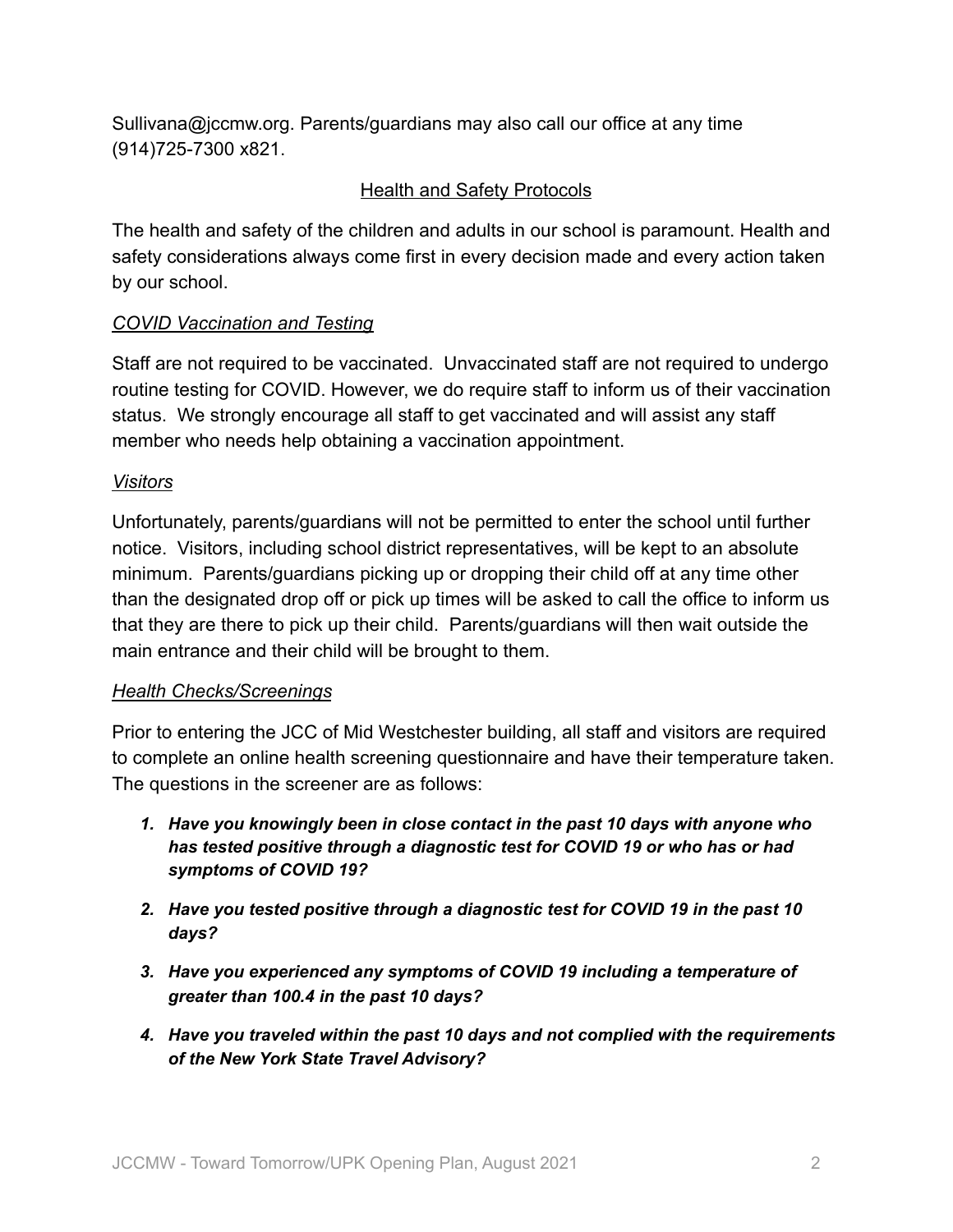Any person who is unvaccinated and who answers "yes" to the above questions will not be granted admittance to the building and must be excluded from school/the building for 10 days and produce a negative COVID test result. If a vaccinated individual answers "yes" to question #1, #2, or #3 he or she must be excluded from school/the building until he or she can produce a negative COVID test result. Anyone with a fever may not return to school for 24 hours without the use of medication regardless of a negative COVID test result.

Parents/guardians of students will also be expected to complete a daily screening questionnaire online prior to their child arriving at school. Students will be subjected to the same requirements as stated above for unvaccinated individuals regarding admittance and exclusion from school.

Online questionnaires will be sent to parents/guardians via Bloomz daily at 6:00 AM. Parents must fill out the questionnaire prior to 8:30 AM. All responses will be collected daily and maintained in our office for contact tracing purposes. The JCC of Mid Westchester will not retain personal identifying information collected from staff, parents/guardians or students during the screening process after it is utilized for COVID screening purposes.

When the child arrives at school, the child's temperature will be taken and a visual health screening will be completed by the child's teacher or another staff member. All parties, including the teacher, parent/guardian, and when applicable bus staff will wear a mask during the process.

If arriving at school by car, the child will stay buckled in their carseat until this process is completed. Then the parent/guardian will help their child out of their carseat before releasing him/her to the teacher.

If a child is transported by bus and must be excluded from entering the building, his or her parents will be called to pick him or her up immediately. The child may not return home on the bus.

If a parent/guardian responds "yes" to any of the questions in the questionnaire the parents/guardians may not send their child to school. He or she must be excluded from school for 10 days and produce a negative COVID test result to return. A child must be fever free for 24 hours without the aid of medication (ie. ibuprofen, Tylenol) before returning to school.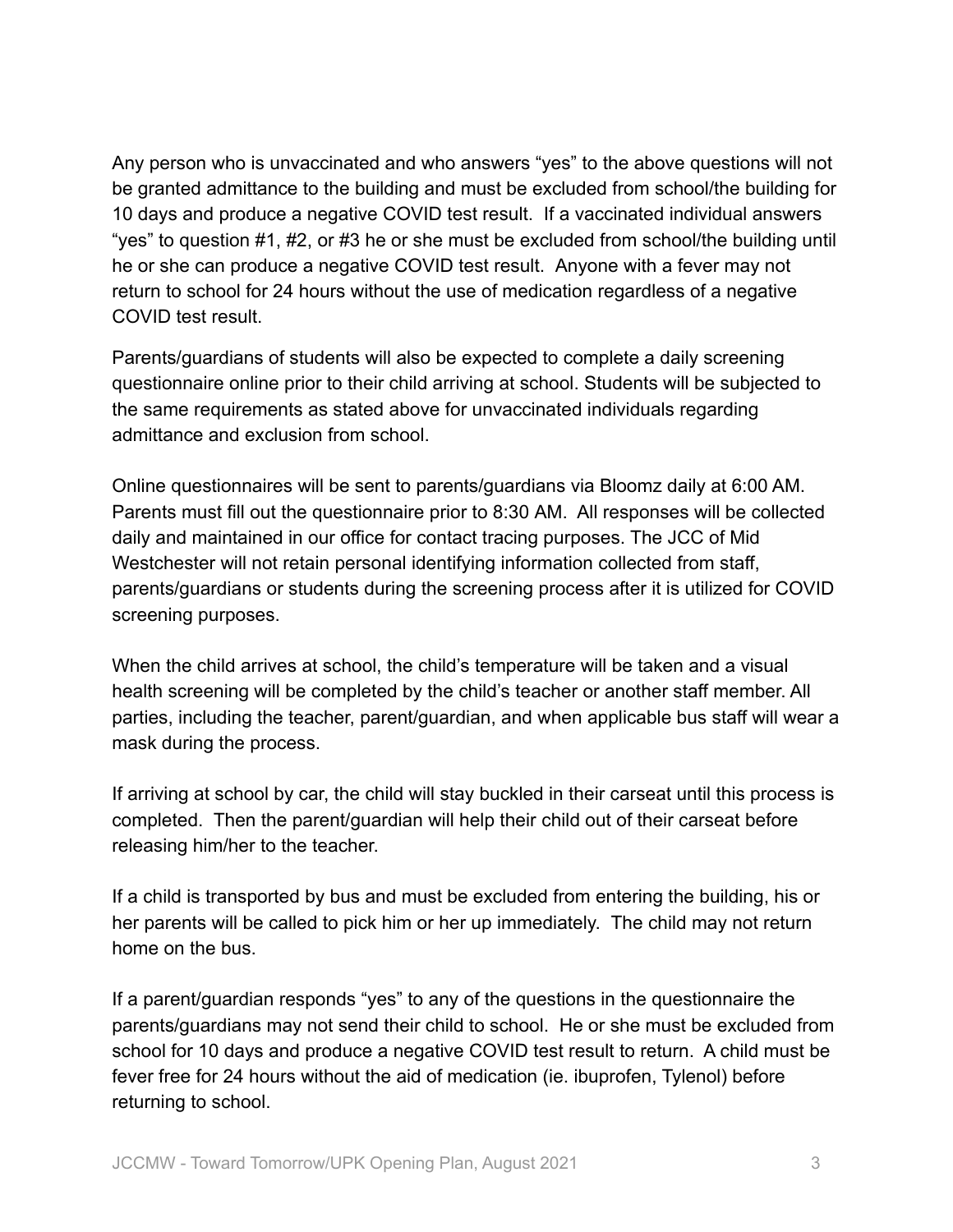If the parent/guardian cannot complete the screening questionnaire at home for any reason, such as not having access to the internet, they should contact the Toward Tomorrow/UPK Director via Bloomz, email or phone so other arrangements can be made.

If the parent/guardian sends their child to school despite responding "yes" to any of the questions in the questionnaire, the child will not be admitted to school and the parent/guardian will be called to pick up their child immediately. The child will be accompanied by school personnel while they wait in a quarantine room.

If a child is sent to school presenting with signs of illness or develops symptoms while at school it is within the right of the school to send the child home for the day. Our school nurse will consult with the parent regarding follow up steps that must be taken before the child can return to school. This may include, but is not limited to clearance from a doctor and a negative COVID test result.

The New York State Travel Advisory is no longer in effect. However it is highly recommended that children and individuals who are not vaccinated and have traveled outside of the tristate area tested day 4 of their return home and quarantine for 7 days afterward or quarantine for 10 days in lieu of testing.

#### *Management of Ill Persons -*

In the event that a child or a staff member becomes ill while at school, it is within the right of the school to send the person home for the day. Staff members are required to tell a supervisor if they develop symptoms during the school day or if their answers to the daily questionnaire change while at work.

Any student who becomes ill with COVID symptoms while at school will be sent to a quarantine area, where he/she will be monitored by the school nurse. In the event that a second child needs medical attention for any other reason, such as a minor cut, other school personnel will act within their scope of practice, such as administering basic first aid, so the nurse may be able to continue to attend to the ill child.

It is expected that parents/guardians will pick up an ill child post haste and without delay. The school nurse will escort the child out of the building when his/her parent/guardian or emergency contact person as noted on their emergency card, arrives to pick him or her up and inform the adult that they must follow up with the child's doctor. The quarantine area will be disinfected after use.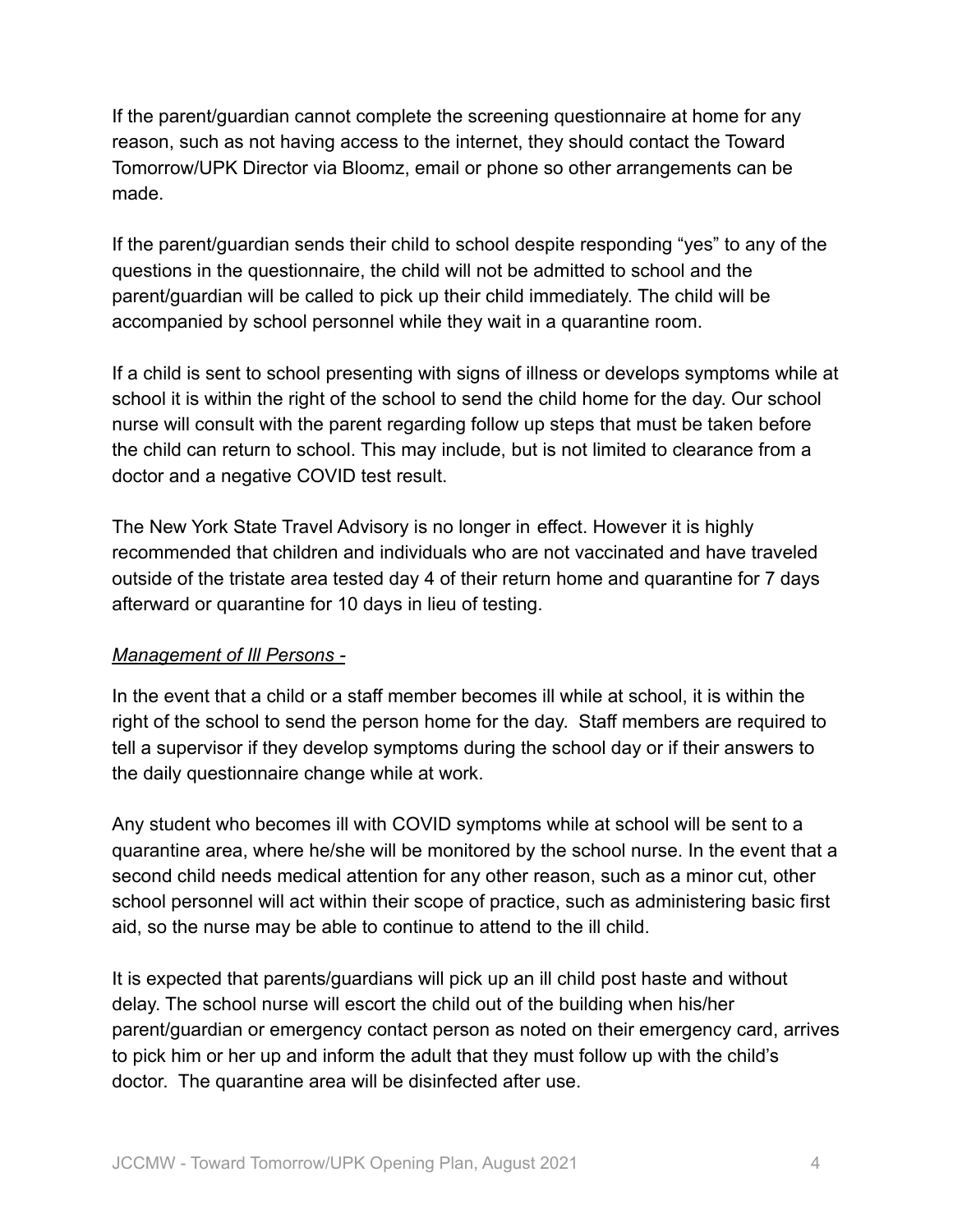If a child or staff member is diagnosed with COVID, the child's parents/guardians must inform the Toward Tomorrow/UPK Director or the school nurse immediately. The Toward Tomorrow Director will notify the Westchester County and New York State Department of Health of the diagnosis and follow their directives regarding any necessary protocols including participation in the New York State Contact Tracing Program. HIPPA and FERPA regulations will be maintained.

Any person diagnosed with COVID by a healthcare provider may not return to school until the following criteria have been met:

● It has been at least 10 days since the individual first had symptoms OR was first tested if the individual is asymptomatic

AND

• The child is symptom free and fever free for three days.

Toward Tomorrow maintains a schedule of all staff and the students with whom they interact. If we become aware that any student or staff member has come in contact with an individual who has tested positive for COVID, that student's parent/guardian or the staff member will be notified and given follow up instructions for possible quarantine and/or testing procedures at the direction of the Department of Health.

In the event that a large number of students or staff members were exposed to that individual, we will return to remote learning on a temporary basis using the guidelines described below in our Distance Learning Contingency Plan. This decision will be made based on guidance from the Department of Health, as well as our ability to maintain proper teacher:student ratios in our classrooms.

### *Social Distancing -*

Staff and students will maintain a distance of at least 3 feet apart unless safety or the core function of the activity requires a shorter distance. Children will be seated as far apart as possible during mealtimes and tables will be a minimum of 6 feet apart. Signage on walls will serve as a reminder, as well as markings on the floor of classrooms and hallways to indicate a safe distance between people. Arrows indicating flow of traffic in the hallway will be added to floors.

Each group of students from one classroom will be identified as a cohort. Cohorts will be isolated from each other during the school day. Common space, such as school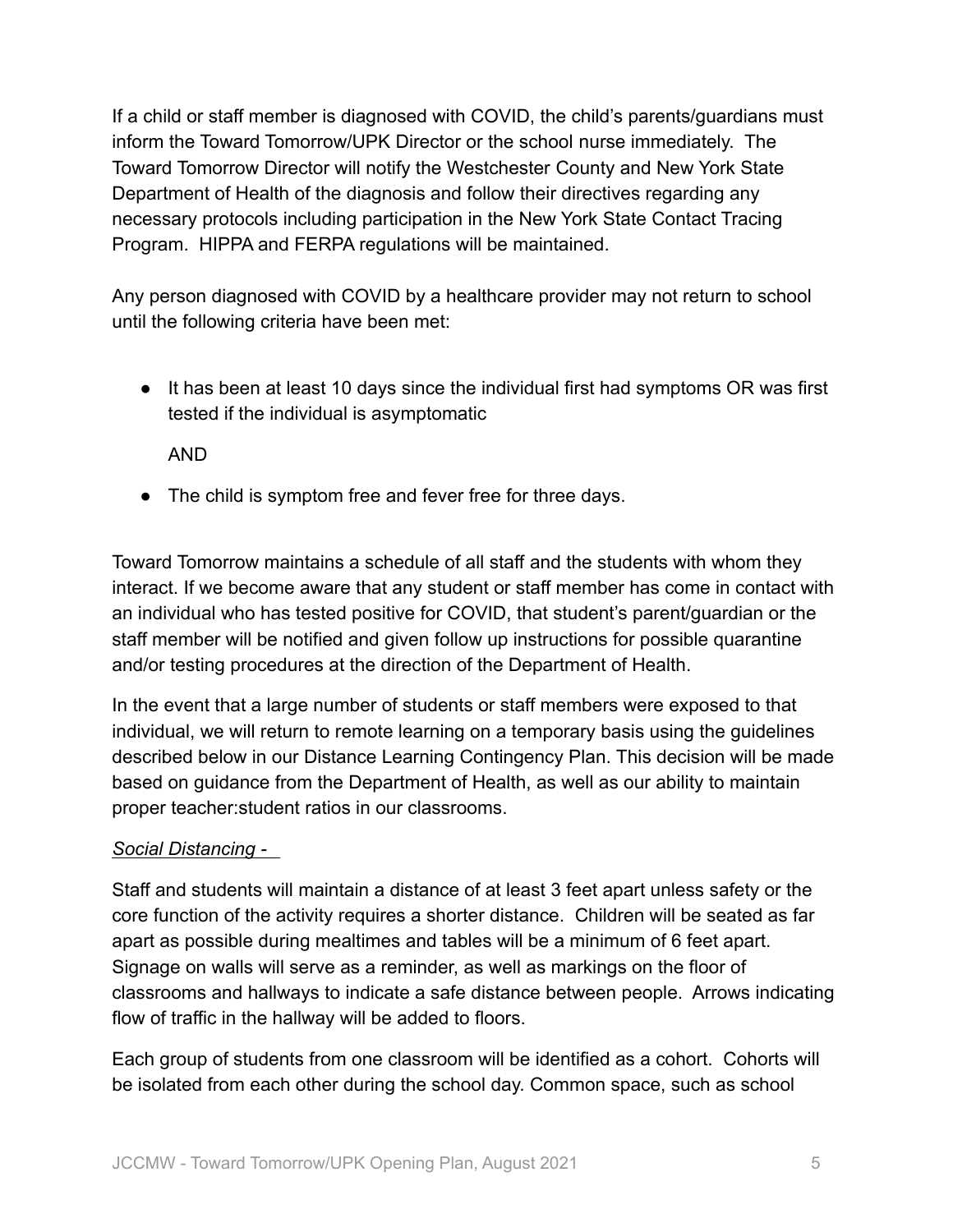playgrounds, will only be used by one cohort at a time. During arrival and dismissal, each cohort will stand in the bus area allowing for 6 feet between each group. Masks will be required during arrival and dismissal, unless a child cannot tolerate the use of a mask, in which case it will be strongly encouraged.

Staff will avoid traveling between classrooms during the school day. Therapists will meet students and their teacher at the door of their classroom as they pick up and drop off children for therapy. A sign out sheet will be kept outside of the classroom door rather than in the classroom. Group therapy sessions will only occur with children who are from the same cohort. Specialists who provide enrichment activities will work with students outside rather than in the classroom whenever possible and weather permitting.

Every effort will be made to assure that office spaces are large enough to allow for social distancing and staff desks are positioned so they are not facing each other. Office staff whose responsibilities can be carried out remotely, will be given the opportunity to work remotely whenever possible.

## *Healthy Hygiene Practices -*

The best way to avoid illness is to avoid being exposed to the virus. The following preventive measures will be taken to maintain healthy hygiene. Each classroom and therapy area will follow the same protocols for consistency.

- Children will be taught procedures for proper hand washing. Visuals will be posted near all sinks and children will be encouraged to wash for 20 seconds as they sing the ABCs Song. Children will wash hands when arriving for the school day, when hands are soiled, after coughing, sneezing, or nose blowing, and in between classroom activities, especially those that involve eating. Therapists will accompany students to the bathroom to wash their hands before and after every therapy session or use hand sanitizer if appropriate.
- Alcohol-based hand sanitizers (60% alcohol or greater) will be available throughout common areas for use when soap and water are not available, and hands are not visibly dirty.
- Children will be taught how to properly wear a mask and strongly encouraged to do so indoors.
- Each child will be given their own classroom materials, such as crayons, a scissor, and a Ziploc bag of playdough to be kept in a pencil box labeled with the child's name to avoid sharing of materials. This box will travel with the child when they go to therapy if necessary for their session activities.
- Children will be taught to cover their face with their elbow or a tissue when coughing or sneezing. Children will be taught to dispose of tissues appropriately.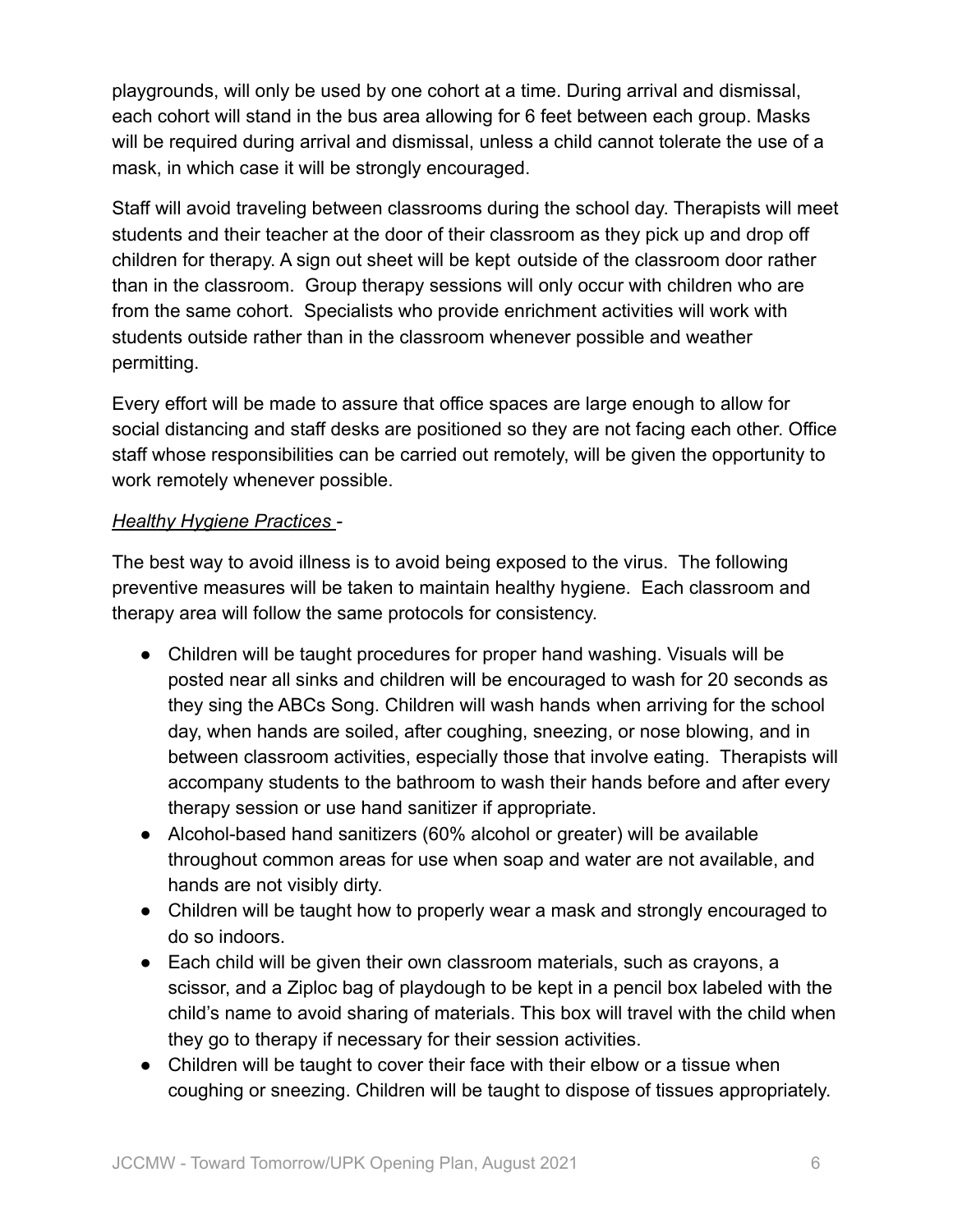- Children will keep an extra set of clothing on hand. Children and staff are expected to come to school in clothing that is freshly laundered. Staff are welcome to wear a smock over their clothing.
- Children should not bring personal belongings from home with the exception of two extra sets of weather appropriate clothing, a lunch, a snack, a bottle of water, diapers and wipes as needed and a blanket for rest time. Extra clothing, diapers and wipes should be sent in on the first day of school and will be kept in a sealed bin, provided by the school, in each child's cubby. Blankets should be sent in on Monday and will be returned on Friday for laundering. Lunchboxes, snacks, and water bottles should be sent in daily and will be kept in each child's backpack when they are not in use. Please do not send toys, pillows, lovies, stuffed animals and other personal items to school.

#### *Personal Protective Equipment (PPE), Cloth Face Coverings, and Sharing of Materials -*

Masks will be worn indoors by all adults at all times, regardless of vaccination status. Children will be strongly encouraged to wear masks in their classrooms, but not forced to, especially those who cannot tolerate the use of a mask. The JCC of Mid Westchester will purchase enough face coverings to provide 2 masks per staff per day. Speech therapists will have face shields provided if appropriate. Staff members may provide their own masks if they prefer as long as they are properly disposed of or laundered daily. Face coverings must be cleaned or replaced after use or when damaged or soiled, may not be shared, and should be properly stored or discarded by the staff wearing it. Signs will be posted to remind staff to discard masks properly.

Extra masks will also be on hand for children and essential visitors to the premises. However, parents/guardians should supply a mask for their child daily. Children will be strongly encouraged to wear masks indoors. However, if a child is unable to tolerate the use of a mask, they will not be physically forced to wear one.

Sharing of objects will be discouraged amongst children, with the exception of toys that are traditionally played with in a collaborative manner, such as blocks, and objects that are easy to clean. Children will wash their hands after using shared materials. Each child will receive his or her own pencil box with classroom materials that will not be shared, including crayons, playdough, scissors, glue, etc. Each child will have his or her own chair with his or her name on it that will be used for all learning activities, including circle time and mealtime.

### *Cleaning and Disinfection -*

A daily cleaning checklist will be posted in each classroom for use by our housekeeping staff. Teachers will complete the checklist for cleaning toys, table tops and countertops using a diluted bleach solution or approved over the counter product daily. The JCC of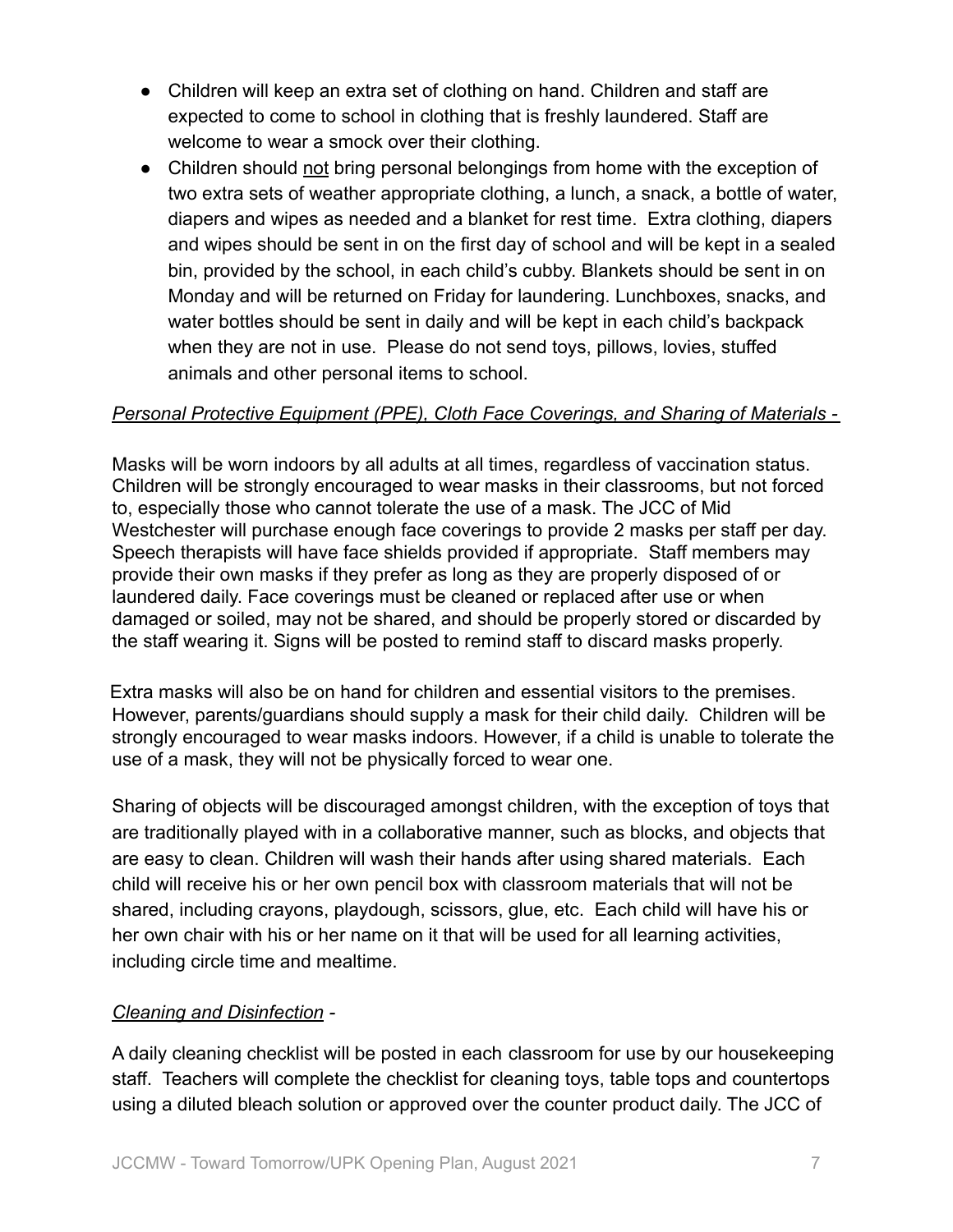Mid Westchester housekeeping staff will clean door handles, light switches, floors, sinks/faucets, chairs/other furnishings, and hand sanitizer/soap dispensers using approved disinfectants. Foggers will also be used in all classrooms and therapy areas at the end of every day by our trained housekeeping staff.

Bathrooms and common areas will be cleaned by the JCC of Mid Westchester housekeeping staff throughout the day and as necessary. Housekeeping staff will complete a Department of Health cleaning log for these areas.

Offices will be cleaned daily by our housekeeping staff. Hand Sanitizer will be available in the office area. The therapy areas will be cleaned by the housekeeping staff at the end of every day, taking special care on high touch surfaces such as doorknobs, light switches, floors, and table tops. Fogger machines will also be utilized in the therapy areas at the end of every day.

## *Air Quality and Ventilation -*

Our ventilation system has been upgraded to include MERV 13 filters throughout the building. We also make use of natural ventilation by keeping windows and doors open whenever possible. Each of our classrooms, offices, and common areas has a portable HEPA air purifier that is specific to the square footage of the room.

### *Facility Based Related Service and Evaluations -*

In addition to running a school, The JCC of Mid Westchester also operates a facility based program for related services, such as speech, OT, and PT. Children from the community, who do not attend either of our nursery school programs, come to the JCC of Mid Westchester specifically to receive therapy. Similarly, we are an evaluation site for preschoolers who are being evaluated for special education services. All children who enter the JCC of Mid Westchester for services or an evaluation will be held to the same requirements listed above. They will participate in the screening process, be expected to maintain social distancing whenever possible and don a mask to the maximum extent possible. Parents/guardians of children coming to the JCC for therapy will be expected to wait for their child outside of the building. Parents/guardians of children undergoing an evaluation will be permitted to enter the building only when absolutely necessary, but will be expected to adhere to all regulations as described above.

## Social Emotional Health and Support

The social emotional health of our students and staff is equally important to their physical health. Our social worker will be made available to parents/guardians, students and staff members who require emotional support whenever necessary.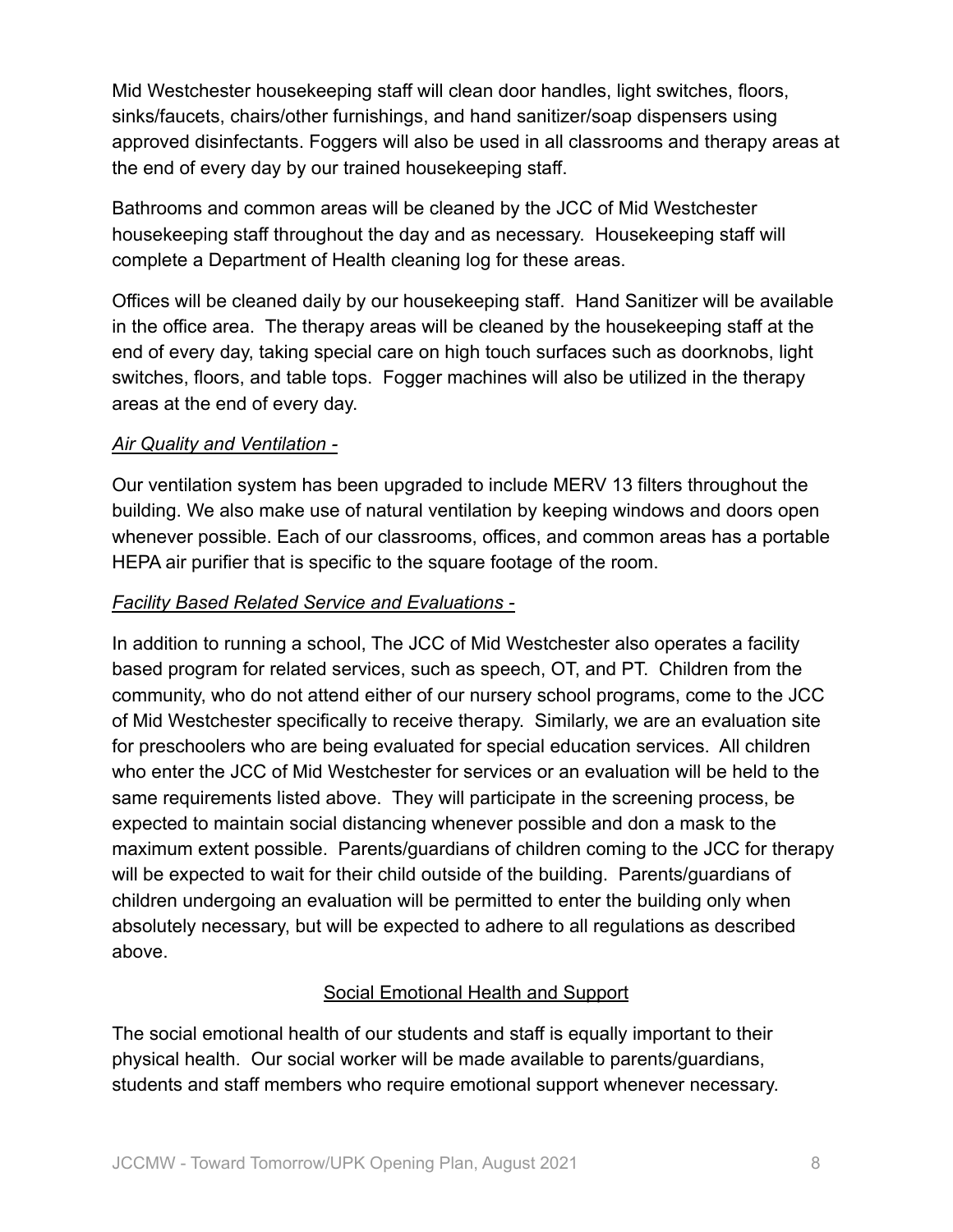Children who are upset, scared or anxious will be comforted and/or held by staff. Staff may wear a smock or a scrub top and gloves if appropriate while holding children. If necessary the smock or scrub top will then be removed and placed in a sealed bag to be taken home and laundered. Gloves will be discarded. If the child's clothing has been soiled with any bodily fluids they will be removed and stored in a plastic bag until they can be sent home. Staff will wash hands afterward.

## Substitute Plan

The Toward Tomorrow department employs a full time floater and two part time teachers who are available for substituting. These staff members will substitute for any classroom staff when absent. Whenever possible these staff members will be assigned to one classroom a day and will not switch between rooms unless absolutely necessary.

## **Emergency Drills**

Fire drills and lock down drills will still be conducted as per NYSED regulations. Classes will remain socially distant during drills.

## Large Gatherings

Large gatherings with parents will be avoided at all costs. Parents meetings will be held virtually. Staff meetings will be conducted via zoom, outdoors, or while social distancing and masks will be utilized.

# Distance Learning Contingency Plan

We recognize that some children may not be able to attend school for extended periods of time if they are in a quarantine situation or the school itself needs to close for quarantine purposes. To that end we have created a distance learning contingency plan.

Every teacher will establish a classroom on Google Classroom. Students will have a google account that may be used to access Google Classroom in the event that they cannot attend school in person for quarantine purposes. The teacher will conduct daily, live morning meetings and post two learning activities a day that are reflective of the content taught in the classroom. Children will be expected to participate in the morning meeting and complete the two learning activities, showing proof of completion.

Therapists will complete the child's speech, OT, PT, or counseling session via Zoom. They may also provide parents with asynchronous learning activities to do with their child. Therapists will deliver the child's full therapy mandate from his or her IEP to the greatest extent possible and the best of their ability. If sessions are missed, the therapist will make every effort to make up these sessions. In the event that a child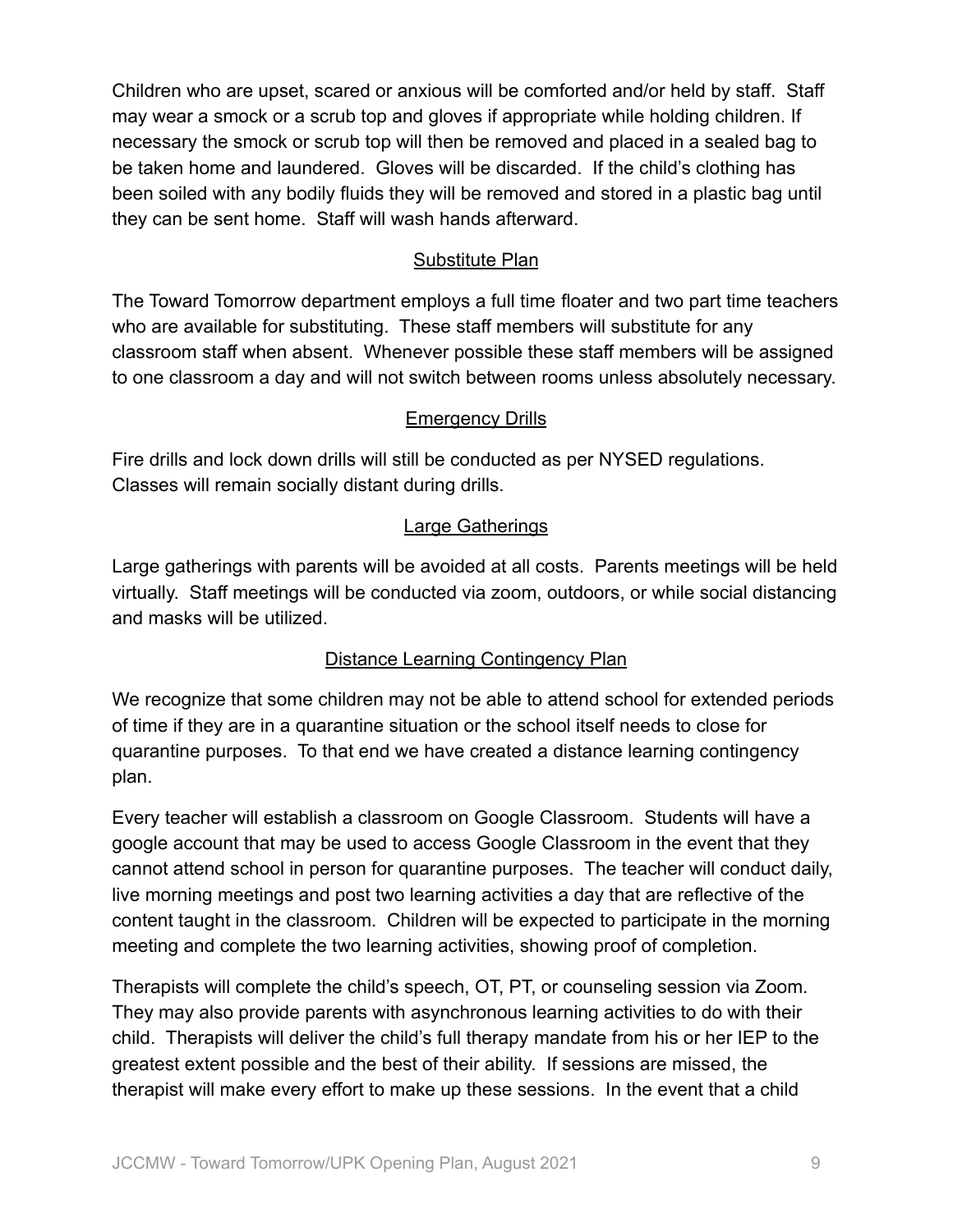does not have access to a device for distance learning, the Toward Tomorrow program will lend the family an IPad for the period of time the child is home.

*Please sign both attestations at the end of this document to indicate that you have read and will abide by the regulations set forth in this plan. If you have any questions please contact Amy Sullivan, coordinator of this plan at (914)725-7300 x821 [Sullivana@JCCMW.org](mailto:Sullivana@JCCMW.org).*



## Opening Plan Staff/Parent/Guardian Attestation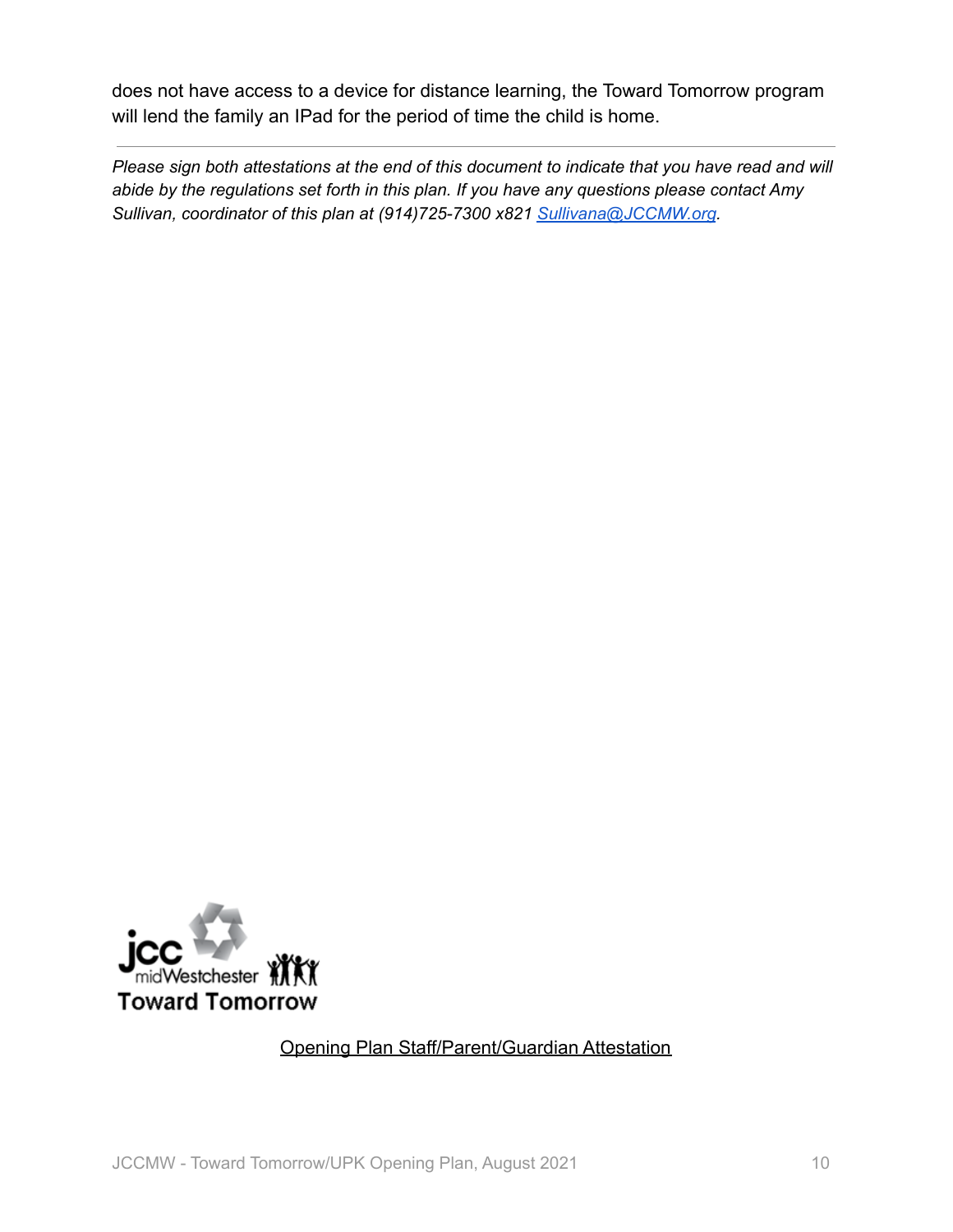By signing below I am attesting to the fact that I have read the Toward Tomorrow/UPK Opening Plan and agree to abide by it in its entirety.

| Name:                                                                        |              |        |          |       |  |  |
|------------------------------------------------------------------------------|--------------|--------|----------|-------|--|--|
| Role(Please Circle One):                                                     | <b>Staff</b> | Parent | Guardian | Other |  |  |
| If parent, please indicate the first and last name of your child(ren) below: |              |        |          |       |  |  |
| Signature:                                                                   |              |        |          | Date: |  |  |